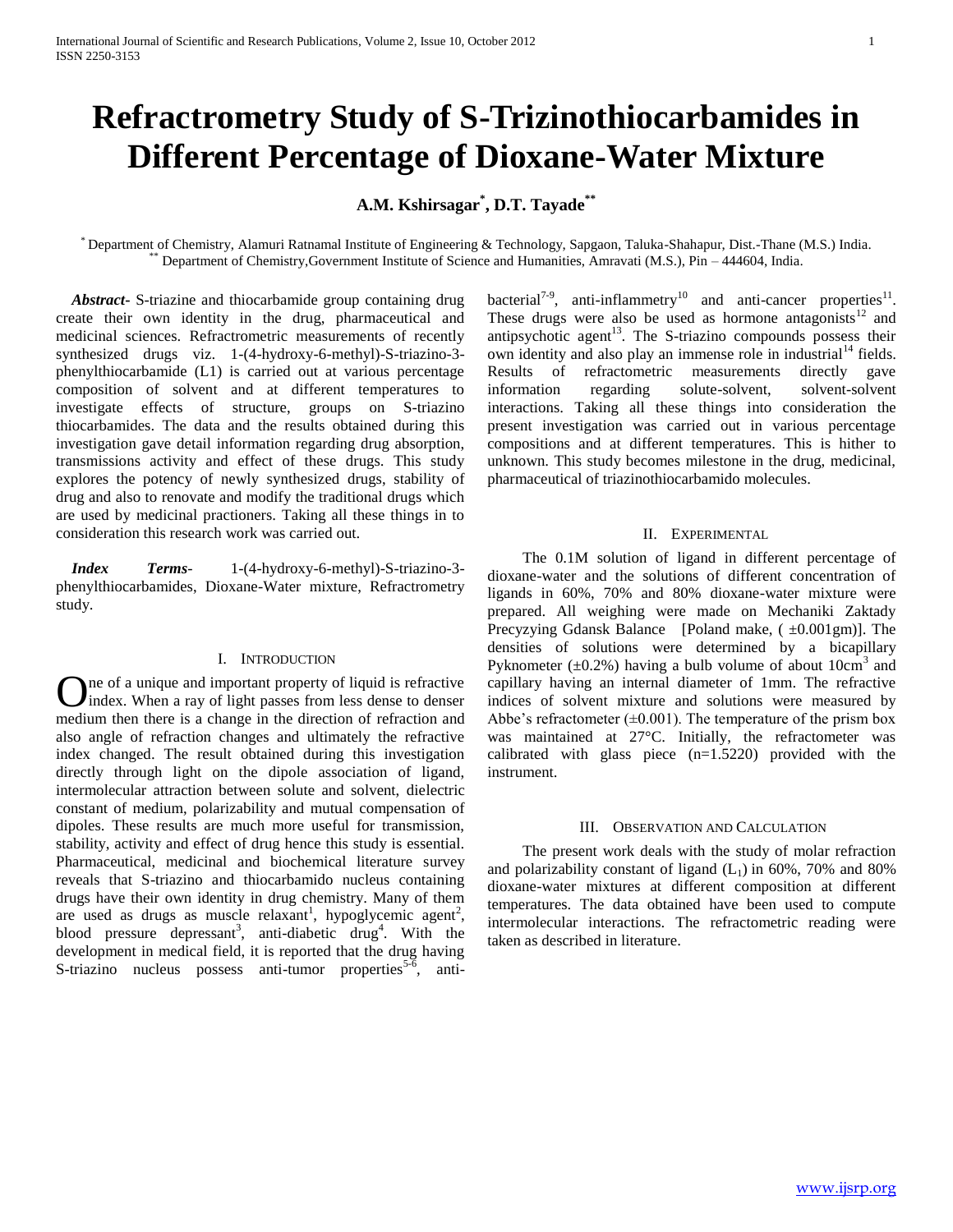$\overline{\Gamma}$ 

| Molar<br><b>Refraction</b><br>(RM)<br>% of Dioxane-Water Mixture<br>$(cm3$ . Mole <sup>-1</sup> )<br>100<br>21.5977<br>90<br>15.4584<br>11.9390<br>80<br>70<br>9.6554<br>8.0551<br>60 | Table No. I- Molar Refraction of Different Percentage of Dioxane - Water Mixture |  |  |  |  |  |
|---------------------------------------------------------------------------------------------------------------------------------------------------------------------------------------|----------------------------------------------------------------------------------|--|--|--|--|--|
|                                                                                                                                                                                       |                                                                                  |  |  |  |  |  |
|                                                                                                                                                                                       |                                                                                  |  |  |  |  |  |
|                                                                                                                                                                                       |                                                                                  |  |  |  |  |  |
|                                                                                                                                                                                       |                                                                                  |  |  |  |  |  |
|                                                                                                                                                                                       |                                                                                  |  |  |  |  |  |
|                                                                                                                                                                                       |                                                                                  |  |  |  |  |  |

**Determination of Molar Refraction and Polarizability Constant at Different Concentrations and Temperature for 60%,70% and 80% of Dioxane-Water Mixture**

# **Table No. II For L<sup>1</sup> at 60% D-W Mixture**

| <b>Temp</b><br>$({}^{\circ}C)$ | <b>Concentration</b><br>(M) | <b>Density</b><br>$\rho x 10^3$<br>(kg.cm <sup>3</sup> ) | <b>Refractive</b><br><b>Index</b><br>η | $R_{\rm mix}$<br>$(cm3$ .mole <sup>-1)</sup> | $R_{\text{Ligand}}$<br>$(cm3$ .mole <sup>-</sup> | $\alpha x 10^{-23}$<br>(cm <sup>3</sup> ) |
|--------------------------------|-----------------------------|----------------------------------------------------------|----------------------------------------|----------------------------------------------|--------------------------------------------------|-------------------------------------------|
| 20                             | 0.1000                      | 1.0246                                                   | 1.4110                                 | 8.8577                                       | 0.8026                                           | 0.03180                                   |
|                                | 0.0750                      | 1.0243                                                   | 1.4102                                 | 8.7976                                       | 0.7425                                           | 0.02942                                   |
|                                | 0.0560                      | 1.0241                                                   | 1.4098                                 | 8.7556                                       | 0.7005                                           | 0.02776                                   |
|                                | 0.0420                      | 1.0239                                                   | 1.4088                                 | 8.7059                                       | 0.6508                                           | 0.02579                                   |
| 30                             | 0.1000                      | 1.0236                                                   | 1.4102                                 | 8.8427                                       | 0.7876                                           | 0.03121                                   |
|                                | 0.0750                      | 1.0234                                                   | 1.4082                                 | 8.7597                                       | 0.7046                                           | 0.02796                                   |
|                                | 0.0560                      | 1.0231                                                   | 1.4070                                 | 8.7029                                       | 0.6478                                           | 0.02567                                   |
|                                | 0.0420                      | 1.0228                                                   | 1.4052                                 | 8.6385                                       | 0.5834                                           | 0.02312                                   |
| 40                             | 0.1000                      | 1.0228                                                   | 1.4084                                 | 8.8086                                       | 0.7535                                           | 0.02986                                   |
|                                | 0.0750                      | 1.0224                                                   | 1.4072                                 | 8.7408                                       | 0.6857                                           | 0.02717                                   |
|                                | 0.0560                      | 1.0219                                                   | 1.4052                                 | 8.6691                                       | 0.6140                                           | 0.02433                                   |
|                                | 0.0420                      | 1.0213                                                   | 1.4032                                 | 8.6008                                       | 0.5457                                           | 0.02162                                   |

 $\overline{\phantom{a}}$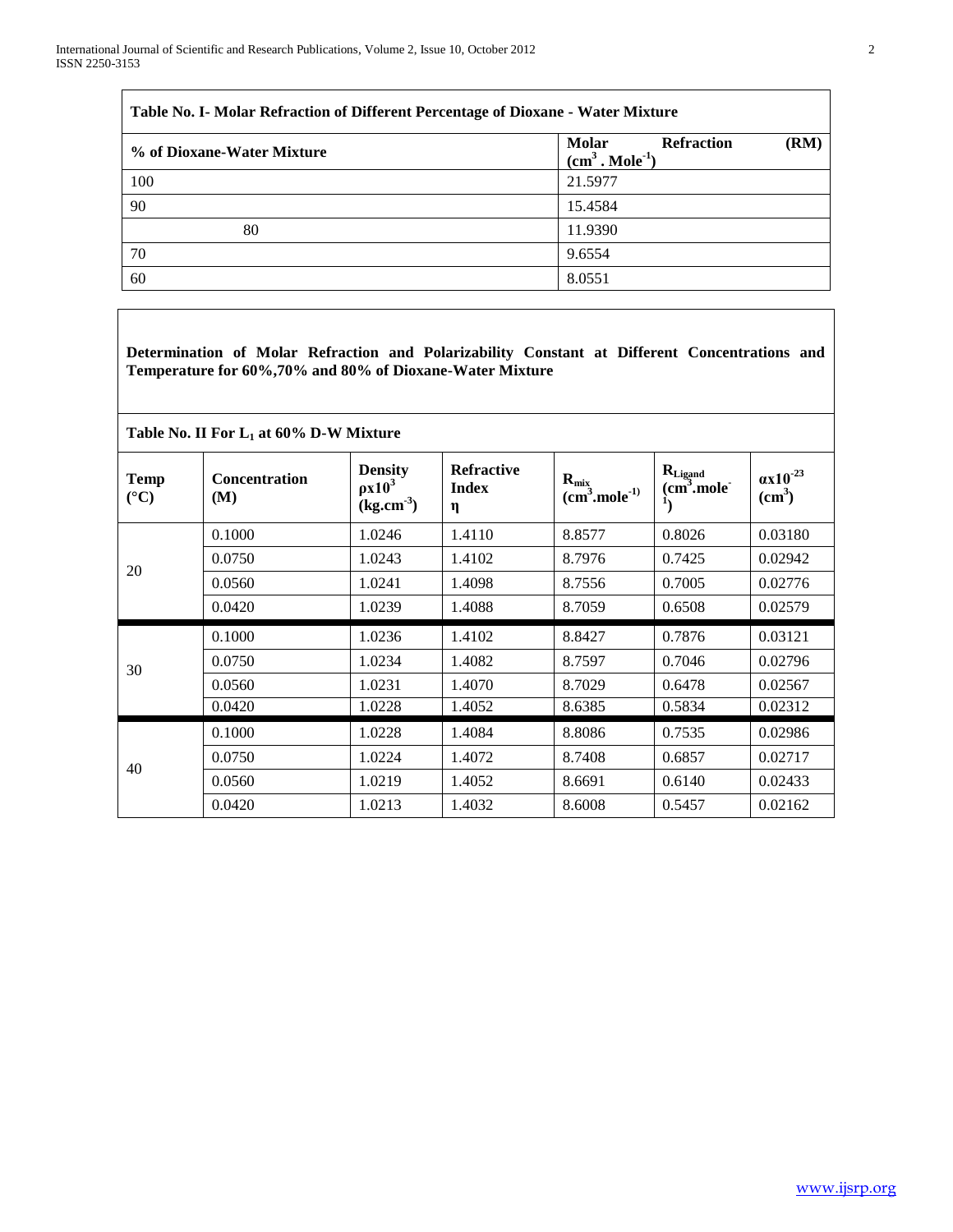Г

| Table No. III For $L_1$ at 70% D-W Mixture |                             |                                                          |                                        |                                   |                                                     |                                      |
|--------------------------------------------|-----------------------------|----------------------------------------------------------|----------------------------------------|-----------------------------------|-----------------------------------------------------|--------------------------------------|
| Temp<br>$({}^{\circ}C)$                    | <b>Concentration</b><br>(M) | <b>Density</b><br>$\rho x 10^3$<br>(kg.cm <sup>3</sup> ) | <b>Refractive</b><br><b>Index</b><br>η | $R_{\rm mix}$<br>$(cm3 . mole-1)$ | $R_{\text{Ligand}}$<br>$(cm3$ .mole <sup>-1</sup> ) | $\alpha x 10^{-23}$<br>$\text{cm}^3$ |
| 20                                         | 0.1000                      | 1.0291                                                   | 1.4124                                 | 10.4785                           | 0.8221                                              | 0.03257                              |
|                                            | 0.0750                      | 1.0281                                                   | 1.4112                                 | 10.3991                           | 0.7427                                              | 0.02943                              |
|                                            | 0.0560                      | 1.0271                                                   | 1.4102                                 | 10.3337                           | 0.6773                                              | 0.02684                              |
|                                            | 0.0420                      | 1.0264                                                   | 1.4088                                 | 10.2728                           | 0.6164                                              | 0.02442                              |
| 30                                         | 0.1000                      | 1.0288                                                   | 1.4116                                 | 10.4604                           | 0.8040                                              | 0.03186                              |
|                                            | 0.0750                      | 1.0281                                                   | 1.4094                                 | 10.3588                           | 0.7024                                              | 0.02783                              |
|                                            | 0.0560                      | 1.0271                                                   | 1.4076                                 | 10.2760                           | 0.6196                                              | 0.02455                              |
|                                            | 0.0420                      | 1.0259                                                   | 1.4062                                 | 10.2154                           | 0.5590                                              | 0.02215                              |
| 40                                         | 0.1000                      | 1.0279                                                   | 1.4108                                 | 10.4427                           | 0.7863                                              | 0.03116                              |
|                                            | 0.0750                      | 1.0269                                                   | 1.4088                                 | 10.3455                           | 0.6891                                              | 0.02730                              |
|                                            | 0.0560                      | 1.0253                                                   | 1.4062                                 | 10.2450                           | 0.5886                                              | 0.02332                              |
|                                            | 0.0420                      | 1.0246                                                   | 1.4044                                 | 10.1753                           | 0.5189                                              | 0.02056                              |

| Table No. IV For $L_1$ at 80% D-W Mixture |                      |                                                          |                                        |                               |                                         |                                           |  |
|-------------------------------------------|----------------------|----------------------------------------------------------|----------------------------------------|-------------------------------|-----------------------------------------|-------------------------------------------|--|
| <b>Temp</b><br>$({}^{\circ}C)$            | Concentration<br>(M) | <b>Density</b><br>$\rho x 10^3$<br>(kg.cm <sup>3</sup> ) | <b>Refractive</b><br><b>Index</b><br>η | $R_{mix}$<br>$(cm3 . mole-1)$ | $R_{\text{Ligand}}$<br>$(cm3 . mole-1)$ | $\alpha x 10^{-23}$<br>(cm <sup>3</sup> ) |  |
| 20                                        | 0.1000               | 1.0392                                                   | 1.4152                                 | 12.8257                       | 0.8867                                  | 0.03510                                   |  |
|                                           | 0.0750               | 1.0356                                                   | 1.4138                                 | 12.7231                       | 0.7841                                  | 0.03107                                   |  |
|                                           | 0.0560               | 1.0319                                                   | 1.4124                                 | 12.6358                       | 0.6968                                  | 0.02761                                   |  |
|                                           | 0.0420               | 1.0292                                                   | 1.4114                                 | 12.5725                       | 0.6335                                  | 0.02510                                   |  |
| 30                                        | 0.1000               | 1.0314                                                   | 1.4134                                 | 12.7746                       | 0.8356                                  | 0.03311                                   |  |
|                                           | 0.0750               | 1.0293                                                   | 1.4122                                 | 12.6798                       | 0.7408                                  | 0.02935                                   |  |
|                                           | 0.0560               | 1.0281                                                   | 1.4108                                 | 12.5926                       | 0.6536                                  | 0.02590                                   |  |
|                                           | 0.0420               | 1.0265                                                   | 1.4096                                 | 12.5241                       | 0.5851                                  | 0.02318                                   |  |
| 40                                        | 0.1000               | 1.0298                                                   | 1.4118                                 | 12.7364                       | 0.7921                                  | 0.03139                                   |  |
|                                           | 0.0750               | 1.0281                                                   | 1.4104                                 | 12.6311                       | 0.6921                                  | 0.02742                                   |  |
|                                           | 0.0560               | 1.0269                                                   | 1.4096                                 | 12.4873                       | 0.5483                                  | 0.02172                                   |  |
|                                           | 0.0420               | 1.0259                                                   | 1.4074                                 | 12.4622                       | 0.5232                                  | 0.02073                                   |  |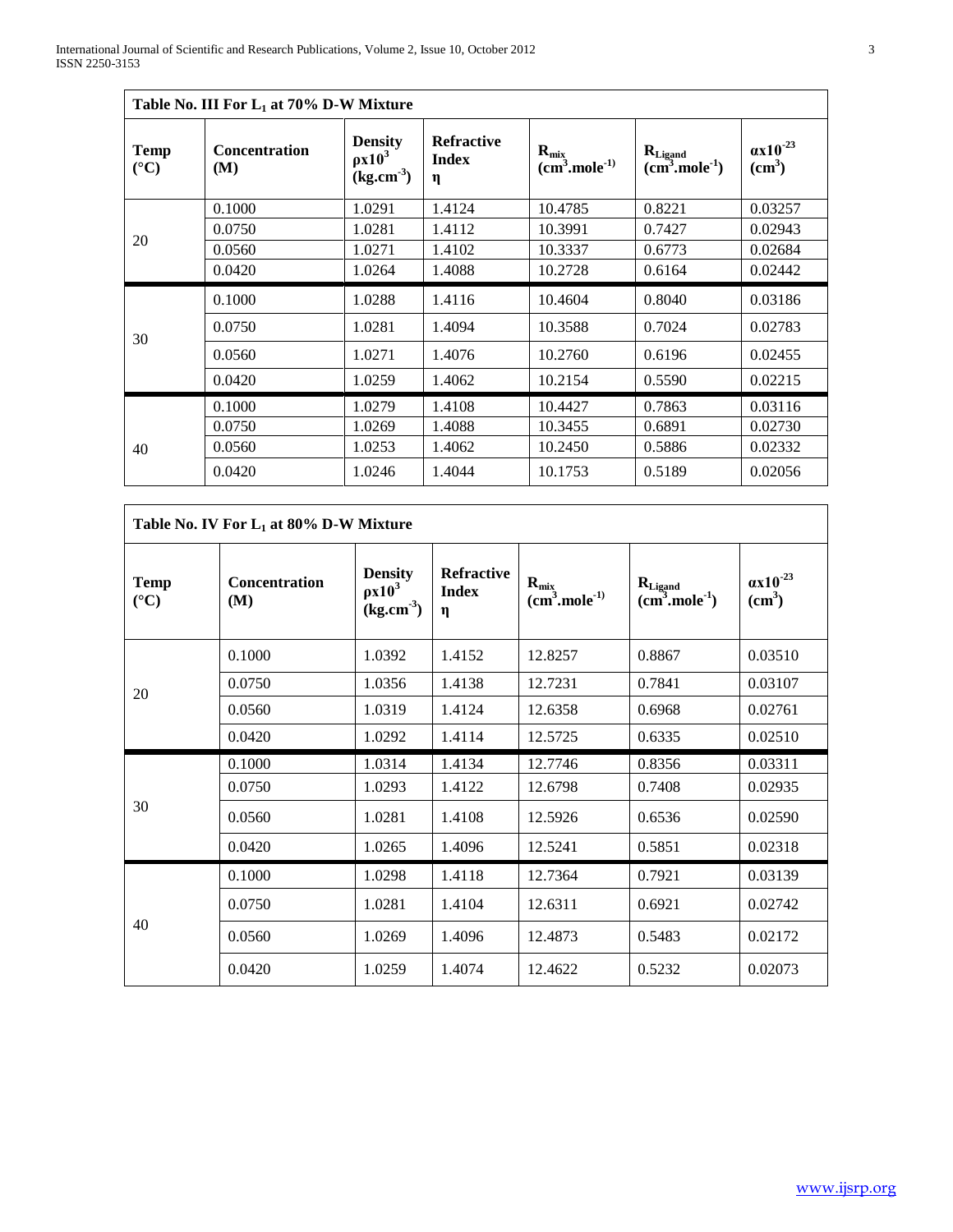# **Graph Plotted Between Refractive Index (η) Versus C at Different Concentrations and Temperature for 60%, 70% and 80% Dioxane-Water Mixture.**



# IV. RESULT AND DISCUSSION

 The molar refraction of solutions of ligand in Dioxane-Water mixture were determined by a following equation,

$$
\mathbf{R}_{\text{mixture}} = [(\eta^2 - 1)/(\eta^2 + 2)][\{\mathbf{X}_1\mathbf{M}_1 + \mathbf{X}_2\mathbf{M}_2 + \mathbf{X}_3\mathbf{M}_3]/d\} \quad - \quad \text{2.22}
$$

# **Where,**

η is the refractive index of solution,

 $X_1$  is mole function of Dioxane,

 $X_2$  is mole function of Water,

 $X_3$  is mole function of Solute,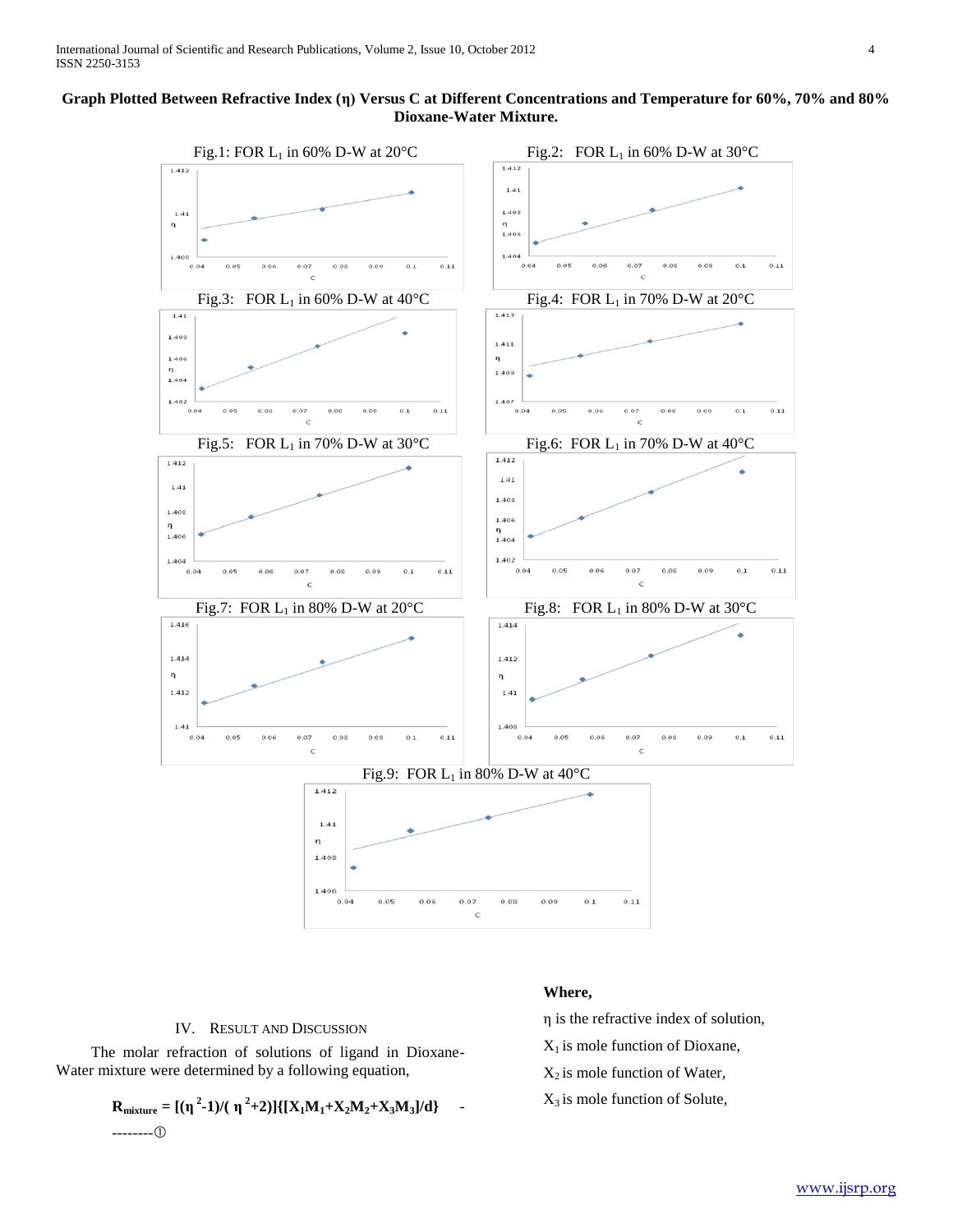$M_1$ ,  $M_2$ ,  $M_3$  are molecular weights of Dioxane, water

and solute respectively,

D is density of solution

The molar refraction of ligand is calculated as,

$$
\mathbf{R}_{lig} = \mathbf{R}_{mixture} - \mathbf{R}_{Dioxane-Water}
$$

## **Where,**

 $R_{Dioxane-Water}$  - The molar refraction of solvent, Dioxane-Water mixture

The polarizability constant  $(\alpha)$  of ligand is calculated from the following relation,

> **R**<sub>lig</sub> = (4/3)  $\pi$  N<sub>o</sub>  $\alpha$ ---------

Where,  $N_0$  is Avogadro's number.

 The values of molar refraction of Dioxane-Water mixture were presented in Table No I. The values of molar refraction and polarizability constant of ligand in 60%, 70% and 80% of Dioxane-Water mixtures were presented in Table No. II to IV.

From the results, it is observed that, the concentration of ligand is directly proportional to density and refractive index for ligand at temperature 20°C, 30°C and 40°C. This may be due to the weak solvation effect which interprets weak molecule interaction. The a weak solute-solvent interaction which is good for interactions in between the drug and the drug receptors shows best drug activity and drug effect and it favors pharmacokinetics and pharmacodynamics of drug. At the same time, ligand is hydrophilic in nature and they disrupted the hydrogen bonding in the mixture of solvent causing lesser molecular interaction. Thus, these factors plays important role during designing of any drug.

 From the table, it is observed that, the temperature of solution is inversely proportional to the density and refractive index for ligand at all concentration. It is due to the temperature increase, randomness of solute molecule in solution also increases shows weak the molecular interactions. From this discussion , it is clear that bulky substituent on the molecule is not only factor in trend of refractive index but the reactivity and stability and tautomeric conversion as well as electron donating nature, electron clouds, nature of hetero atom present in ligand and the compactness in the molecule will directly hampered results and trends in the refractive index.

 It shows that, the molar refractivity (true molar volume) as well as the polarizability constant of ligand may be attributed to the fact that, the dipole in the ligand lies perpendicular to the longer axis of the molecules and in the presence of dioxane causing decrease in dielectric constant of medium, considerable dipole association (intermolecular attraction) take place which would be accompanied by decreases in polarizability as well as molar refractivity because of the mutual compensation of dipoles. In the present work, non specific solute-solvent association caused by the dielectric enrichment in the solvent shell of solute takes place result may be due to strong hydrogen bonding resulting weak molecular interaction and in a dilute solution, solute molecules can disrupt this H-bonding to lesser extent.

 The literature survey on pharmaceutical, medicinal, biochemical and chemical sciences reveals that the pharmacokinetics and pharmacodynamics of that drug are governed by solute-solvent and solute-solute interactions. These interactions can be determined by refractrometric measurements. These studies become important and essential tool for these studies in medicinal and pharmaceutical sciences. The results obtained in refractrometric measurements directly focused and gave information regarding solute-solvent (drugs-solvent) interactions and also solute-solute (drug-drug receptor) interactions. Hence, refractrometric measurements create its own identity in medicinal, pharmaceutical and chemical sciences. At the same time methodology is very simple, easy and easily affordable and required learnt chemicals and low cost instruments. This study also maintains green chemistry parameters.

 The results obtain in refractrometric study directly shows merits or demerits of that drug. The literature survey also shows that the transport of drug which is a part of pharmacokinetics which involved drugs absorption, drug distribution (transmission), drug metabolism and drug excretion in which solute-solvent interactions were studied. While in pharmacodynamics drug and drug interactions (solute-solvent interactions) were studied. Drug transport and drug receptor interactions were studied in pharmacokinetics and pharmacodynamics respectively. Pharmacokinetics and pharmacodynamics parameters can also be determined by refractrometric study. Interpretation of nature of chemical reactions involved in pharmacodynamics and pharmacokinetics can be easily predicted by obtaining results of refractrometric measurements as drug and drug receptor interactions is also depends upon refractive index<sup>15-17</sup> and transport of drug<sup>18-21</sup> also depends upon this factor. Hence, refractrometric study creates its own importance and identify in the medicinal, pharmaceuticals, biochemical and chemical sciences. So it become prior duty of chemist before giving final result and opinion about any drug, the result must be cross verified and then only result must be determined. Taking all these things into consideration, the molar refraction and polarizability constant of ligand 1-(4-hydroxy-6 methyl)-S-triazino-3-phenylthiocarbamide  $L_1$  was studied in various percentage of dioxane-water mixture at different and also at various concentrations and temperature.

#### V. CONCLUSION

 Hence from the above discussion, it was clear that bulky substituent on the molecule was not only factor in trend but tautomeric conversion as well as electron donating nature, electron clouds, nature of hetero atom present in compounds and compactness in the molecule will directly hampered results and trends in the molar refraction. It means that when the temperature of dioxane increases, weak solute-solvent interactions i.e. interaction of compounds (drugs) and dioxane increases, which may be stabilize the drug activity. From this it can be concluded that the drug absorption, drug transmission and drug effect of